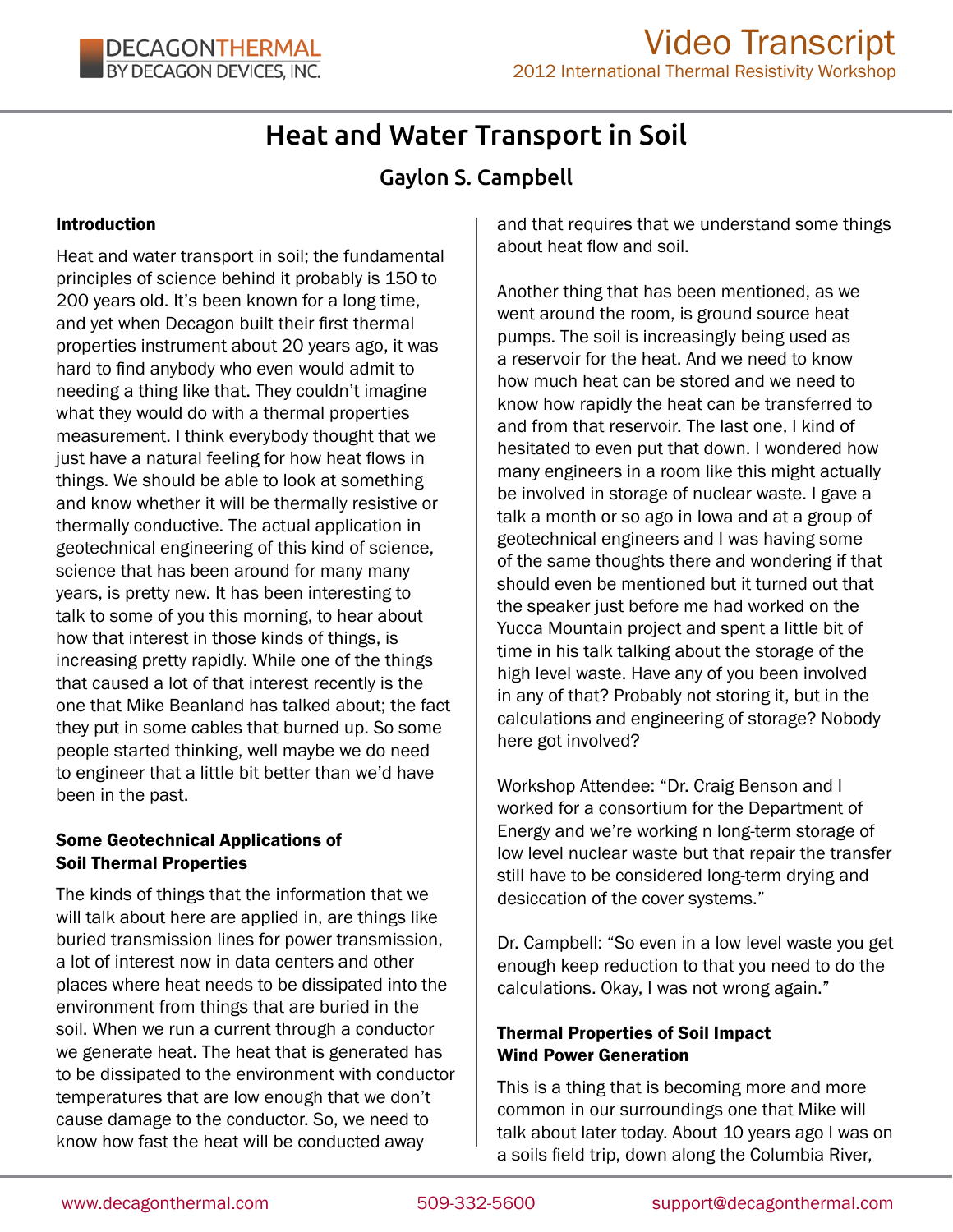the southern border of the state of Washington, and one of the things we saw on that trip was some of the early wind power plants that were put in. As they showed us around there, a number of those were stopped. Some were turning, and I asked, "Why are some of the stopped over here?" and they said "Well, it turns out the soils in this place are unusually poor conductors and we installed the cables in the soil and started it up and the cables burned out. So we're needing to reinstall those things." Well, I think was the start of a lot of the things that has driven the interest in this area now. A lot of people refer back to that experience and a lot of the engineering that is done, maybe even for data standards, but certainly for wind power installations. A lot of those now get a lot more attention paid to soil properties in the soil. Now, they felt that the problem was that those were loss soils and that they were all pretty poor conductors of heat, to some extent that was true I guess, but those are fairly typical of agricultural soils everywhere. The problem was with the expectation and not with the soil. They'd just didn't plain measure it so they didn't know what it was and did an engineer for that.

# **Outline**

So the thing that we want to do this morning is to first of all talk about the fundamentally equations that on which all of this science is based that we will discuss for the next two days; Fourier's first and second laws. The thermal properties that we will talk about measuring the end and how they're defined. We will talk about the modeling and predicting thermal behavior of soils. Because soil moisture this such an important part of the overall picture we will talk a little bit about the water balance and what determines how dry or moist the soil is. We talked a little bit about linked transport and heat and water and soils, since that is the thing that determines whether the soil will dry out around some heated object. We will finish that discussion in this lecture, we will start the discussion and then I will try and bring that to a close later on today in the next discussion. As we go along today I hope that you will stop me

when you want to. If you have questions or have comments, or if I have said something that you don't think that is right let's, stop and discuss it. I want this to be as two way as we can make it. It is a small group, so it will work fine for you to bring up points. If there are things that were not clear, let's discuss that.

# Steady State Heat Flow: Fourier's First Law

So, let's start with Fourier's First Law. It's the relationship between heat flow and temperature gradient. We think of a slab of soil. In this case let's say we have heat flowing in on one side and heat flowing out on the other. Let's say this is steady flow so there is no storage if heat in the slab. T1 temperature on the one side and T2 on the other side. The heat flux density in the soil is equal to the thermal conductivity multiplied by the temperature gradient. Since the conductivity is constant through the slab. We can make that a difference equation of conductivity times the temperature difference divided by the finite thickness of the material. We can also write that as the temperature difference divided by the resistivity and then multiplied by the difference. So three terms that we need to, or two terms that we need to remember from this, is the thermal conductivity which is the ratio of the heat flux density to the temperature gradient and then the thermal resistivity which is their reciprocal of that.

# Which is Best, Conductivity or Resistivity?

In these buried cable applications we tend to use resistivity. In most of the rest of the soil physics and engineering we tend to use thermal conductivity. Is one better than the other? I'm not quite sure why resistivity ended up being used in this area of buried cables, but I suspect that it is because that field was developed by electrical engineers who were familiar with the idea of a resistance and it was convenient to do. The resistance is nice in that if you have resistors in series you can add them together to get a total resistance. So I think some of those ideas appealed to the folks who started developing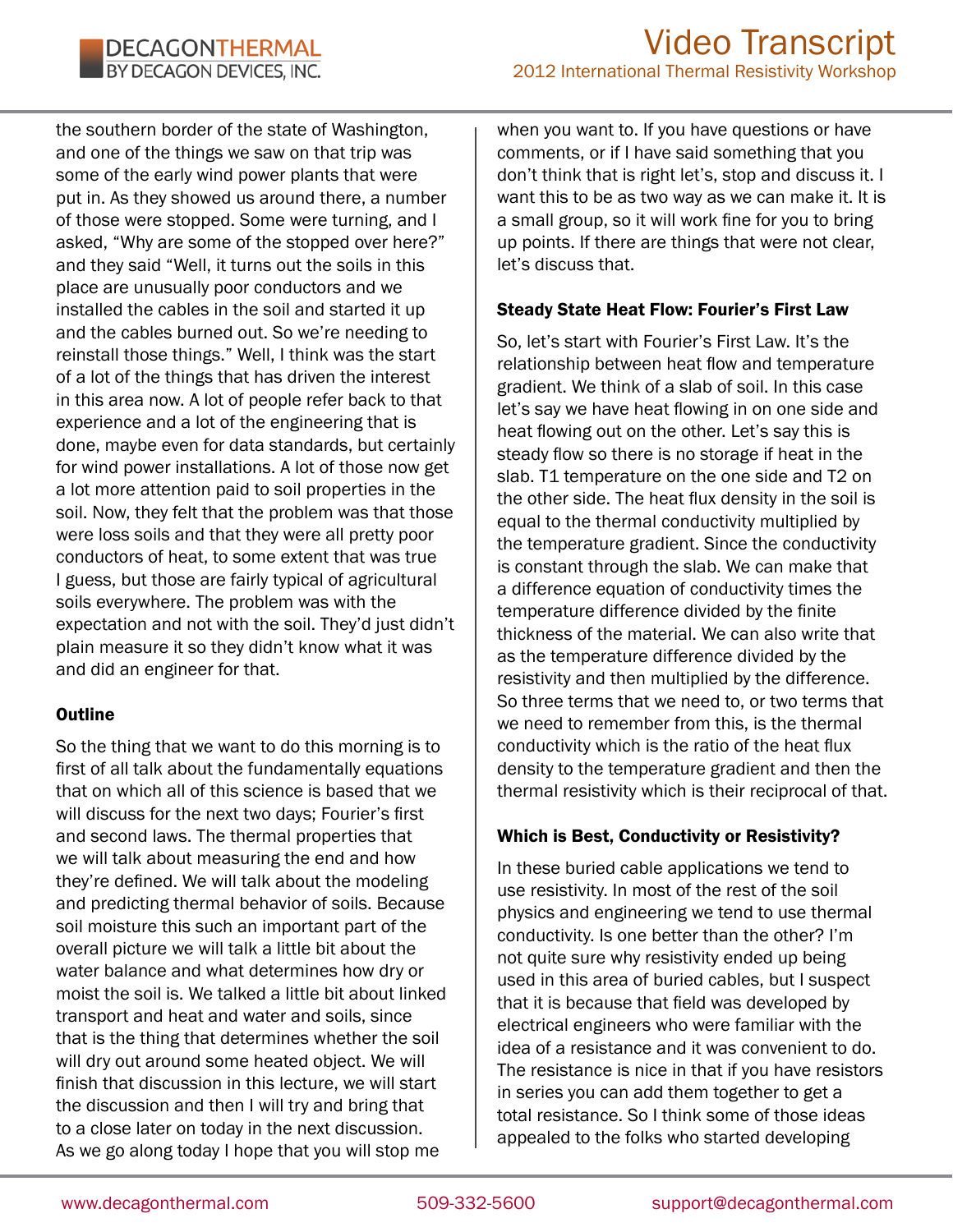this area I suspect that's why resistivity was used rather than conductivity. It turns out it was a poor choice. For one thing, thermal conductivity is a property that is normally distributed. It is appropriate to make an average if you make a bunch of measurements of thermal conductivity. It's appropriate to do an average of those to get by and average conductivity. If you measure a bunch of the thermal resistivity, resistivity is not normally distributed. It is not appropriate to take an average of a bunch of thermal resistivities. The statistical properties are better. They're more correct for averaging. Thermal conductivity is more linear with water content so if you are wanting to interpolate between two points, you will come out better interpolating on the thermal conductivity graph then you will on the thermal resistivity graph. And finally, it gives you more correct perception of significance, we tend to look maybe at the dry end of resistivity curve and we see maybe a difference there of, let's say 100 degree centimeters per watt, and we look up at the wet end, and we see a difference of maybe 20 or something like that with all of that 100 is a really big deal. When you convert those two conductivity which conductivity is directly proportional to heat flow, we find that those differences are kind of the other way around. The thing that looks significant is not so significant. So for those reasons I prefer to use thermal conductivity.

Now, you will say, "But all of my customers want thermal resistivity. What do I do?" Well, you don't need to tell your customers what you did. You just need to provide the end numbers. So do your calculations in thermal conductivity and then take the reciprocal and provide the information to the customer that they want, but having done the calculations the proper way.

Workshop Attendee: "Gaylon, is then the next international conference on thermal conductivity then? (Laughter) You put thermal resistivity in the title."

customers too." (Laughter) "We get you here by saying it's a resistivity conference and then we talk about conductivity."

# An Extreme Example

This type of example illustrates that this is an extreme example you can kind of see how this would work. Let's say that you have two identical chunks of stuff here; one that has the thermal conductivity of 1, and one that has the thermal conductivity of zero. We want to know the total heat flow through both of those things. So the thermal resistivity, the reciprocal of  $1$  is  $1$  so the resistivity then of  $1$  is  $1$ . The one that has zero conductivity, its resistivity is zero. Now if we average of the conductivity is, those two conductivities, the average of the two would be  $\frac{1}{2}$  and that would give us, if we multiplied that conductivity times the temperature, the difference that would give us the right value for the average heat flow. But if we took the average resistivity, the average of zero and infinity is infinity, so it would say that the heat flow is zero. Can you see where the problem comes in using resistivity? And for most problems, that difference is not so big that it won't matter. But you saw these bumper stickers that Mike Beanland put out here for you to take. For somebody that worries about things like  $e^{i\pi}$  being equal to -1 they would also worry about whether they had correctly done the math on averaging their thermal conductivities. Am I right Mike?

Mike Beanland: "Absolutely."

So put this bumper sticker on your car and then do the calculations on thermal conductivity and then record it as resistivity.

# Transient Heat Flow: Fourier's Second Law

Fourier's Second Law is for the case where you have storage so we have our chunk of soil here and we have a heat flow  $H_1$  coming in one side and a heat flow  $H_2$  coming out the other and we had some storage of heat in the block and so we

Dr. Campbell: "We deal with thermal resistivity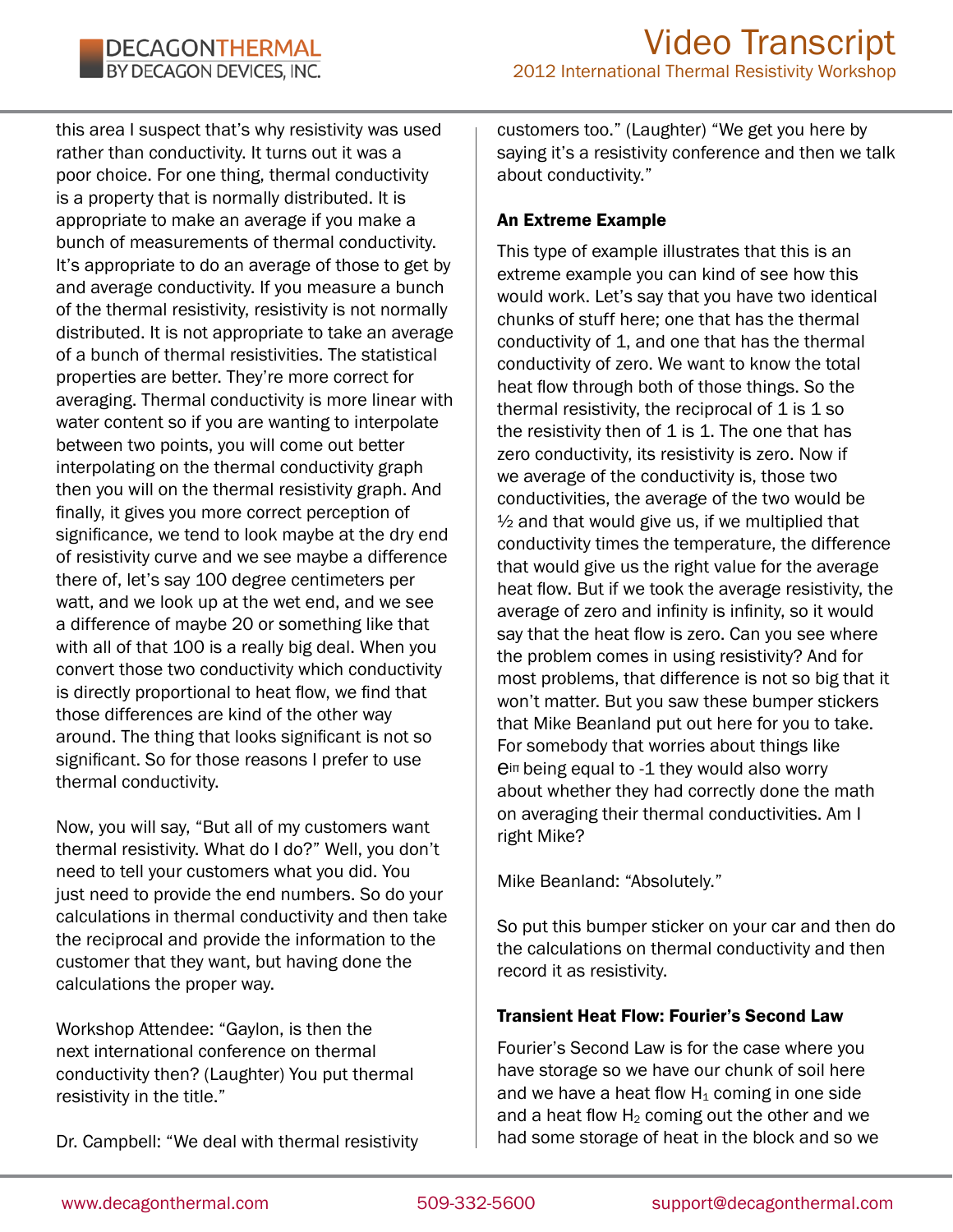can write that the heat capacity volumetric specific heat times the change temperature with time is equal to the change in heat flux with depth. We can substitute Fourier's First Law in for H to get this equation.

If we have a case where the thermal conductivity is constant with depth then we can take that outside of the derivative and we get this equation where we have a K over C outside of the derivative multiplied by the second partial of T with Z and that ratio of K over C will give the name diffusivity.

#### Transient Thermal Properties

We have now a couple more definitions that we need to remember. The volumetric specific heat; the amount of heat that we can store in a cubic meter of soil that will raise its temperature by 1° C or 1° K, and we can use C and K interchangeably here. The thermal diffusivity which is the measure of the greater propagation of thermal disturbances in the medium in the soil. And we can remember that this is the ratio of the conductivity to the volumetric specific heat.

Now let's work through a couple of applications of this. A simple application of these ideas of Fourier's first and second law. This is one that we can relate to pretty readily because it is one of the things that we see every day around us. Let's talk about the temperature of the soil when it's heated at the surface by the sun. We will simplify that by saying that the temperature, we will assume that the temperature at the soil surface overtime is the average temperature, the amplitude at the surface and then this is the angular frequency and the time and the time off set. If we make this assumption for that temperature at the surface and assume that the thermal properties of the soil were uniform with depth then by solving Fourie's Second Law we get this expression for the temperature at any depth or in any time, will be the average temperature, the amplitude of the surface. A term that has to do with the how the temperature wave is attenuated with depth and a term that oscillates but also shifts the maximum

and time. The angular frequency is 2π over the period of the oscillation. D we call damping depth it is two times that diffusivity of the soil divided by the angular frequency.

#### Soil Temperature with Depth and Time

There are two periodic signals that applied to the soil surface, what are they? The ambient air temperature… I guess what I'm after is the periodic variations in the ambient condition that is applied up the soil surface. One of them happens through the day right? And the other is what happens through the year. So, we have two periods that we need to worry about here. One is the diurnal period and one is the annual one. This pattern will look the same for those two. This is the temperature at the soil surface, and then this shows how the temperature varies with depth over 24 hour period. So if this is noontime and if we follow one of those lines down we can see that the maximum changes depended on what the depth was over a period. There are other ways to think about that one. Interesting ways of thinking about it is historical information; that if we would dig down in the soil a ways we could find out things that had happened a while back. There is some history stored in the soil about the temperature fluctuations that have occurred. If we look down on that 3D graph that we just had, you can see their relationships here, this is the temperature at the soil surface and now if we go down. It is convenient for us to think in terms of damping depths. We have one damping depth in the soil the wave is attenuated to 37% of its value at the soil surface. At two damping depth it is about 14%. At three damping depths it's a little below 5%. So those are the depths that are shown here, this is the surface this is one damping depth, this is at two damping depth, and this is three damping depths. You can see by the time we've gone down to three damping depths that we're almost completely out of phase with the temperature signal at the soil surface.

So we can answer some questions with this: How deep would we need to dig in the soil?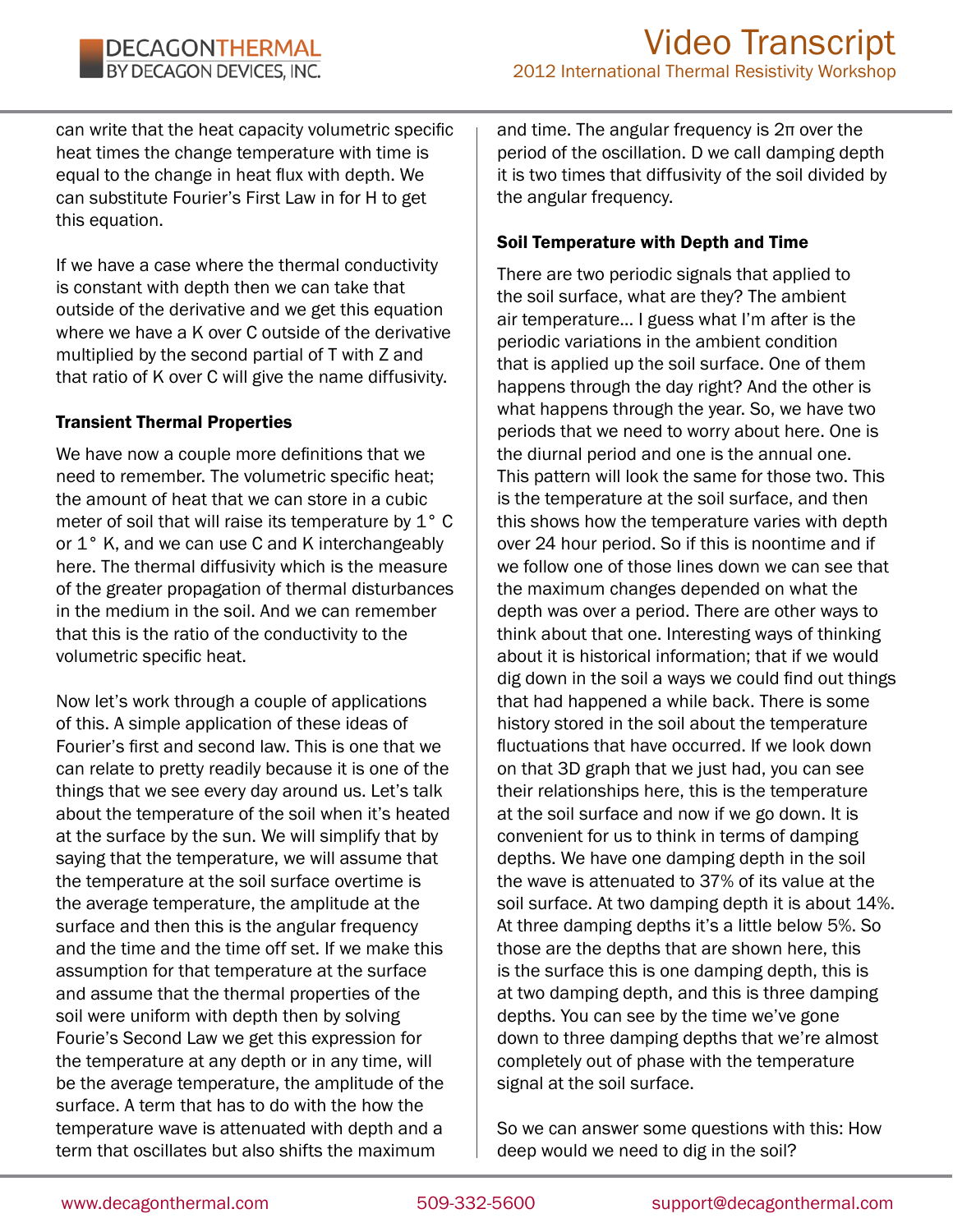#### How Deep in the Soil Do Diurnal and Annual Cycles Penetrate?

We will now here had deep would we need to go down in order for the temperature to not be influenced by the annual variation and temperature. If you want to be a purist and say influence means that there is absolutely no influence, in theory why you would have to say infinity right Mike? But if you are an engineer you would get as close as you need to for practical purposes and you would say, well I will go down as deep as I would need to not be able to measure it very well anymore. So that might be about three damping depths. So let's calculate the damping depths for the annual environmental cycle.

The periods for the diurnal cycle and the annual cycle are shown here and then we have chosen diffusivity 4 x 10-7 m/s, that is the diffusivity kind of typical for a moist soil. And so we get a diurnal damping depth of about 10 cm and an annual depth of about 2 meters.

#### Attenuation Depths For Soil Temperature

If we put a temperature sensor at a depth of about 30 cm, three damping depth, we would expect the variation in temperature at that point in soil to be pretty much independent of what was going on at the soil surface of this moist soil. If we were to a temperature sensor down at about 6 m depth than we would expect the temperature to be pretty much been independent of the annual variation. So if for some reason you happen to know what the average annual temperature was at that location how could you find that out?

Workshop Attenddee: "Measure the temperature 6 m down."

Dr. Campbell: "Yeah, go out with the auger and dig a 6 m deep hole and put a thermal coupler down the hole, and the temperature you measure would be pretty much the annual temperature."

Workshop Attendee: "Gayon? I have a couple of questions. How would I get an average temperature if I can only measure down to 1m in the soil? You can estimate the air temperature at zero meters. How would you do it?"

Dr. Campbell: "Actually Mike is going to talk a little about that a little bit later on and maybe after he covers what he's going to cover then if there are still questions we will go into that in more detail. But we have, you know that we have modeled that a lot that we have computer models that do that kind of stuff, and you have too, so we can do it. Usually if there are plants growing on the surface, temperature isn't so much different from the air temperature and you just use air temperature. If it were a dry bare surface all the time, then that would be a really poor approximation, you would have to do something better."

Workshop Attendee: "So the damping depths are independent from the soil properties, is that because it is the same calculation of the long-term study states?"

Dr. Campbell: "Well the soil properties are represented through the diffusivity. OK it turns out that we will see that that is a pretty conservative number. So it doesn't vary as much as conductivity or specific heat. It varies by a factor of two or something like that."

Workshop Attendee: "So this is probably where in some discussions with electrical engineers about how they pick the depth of burying these cables is around five or six feet is that's the optimal depth that's just to see that you have a consistent soil temperature environmentally outside of the heat source of the cables. They might have come up with it that way but…"

Dr. Campbell: "But I don't think so, but again Mike will go through a lot of that stuff in a lot of detail, so if I can defer to him for all of that. "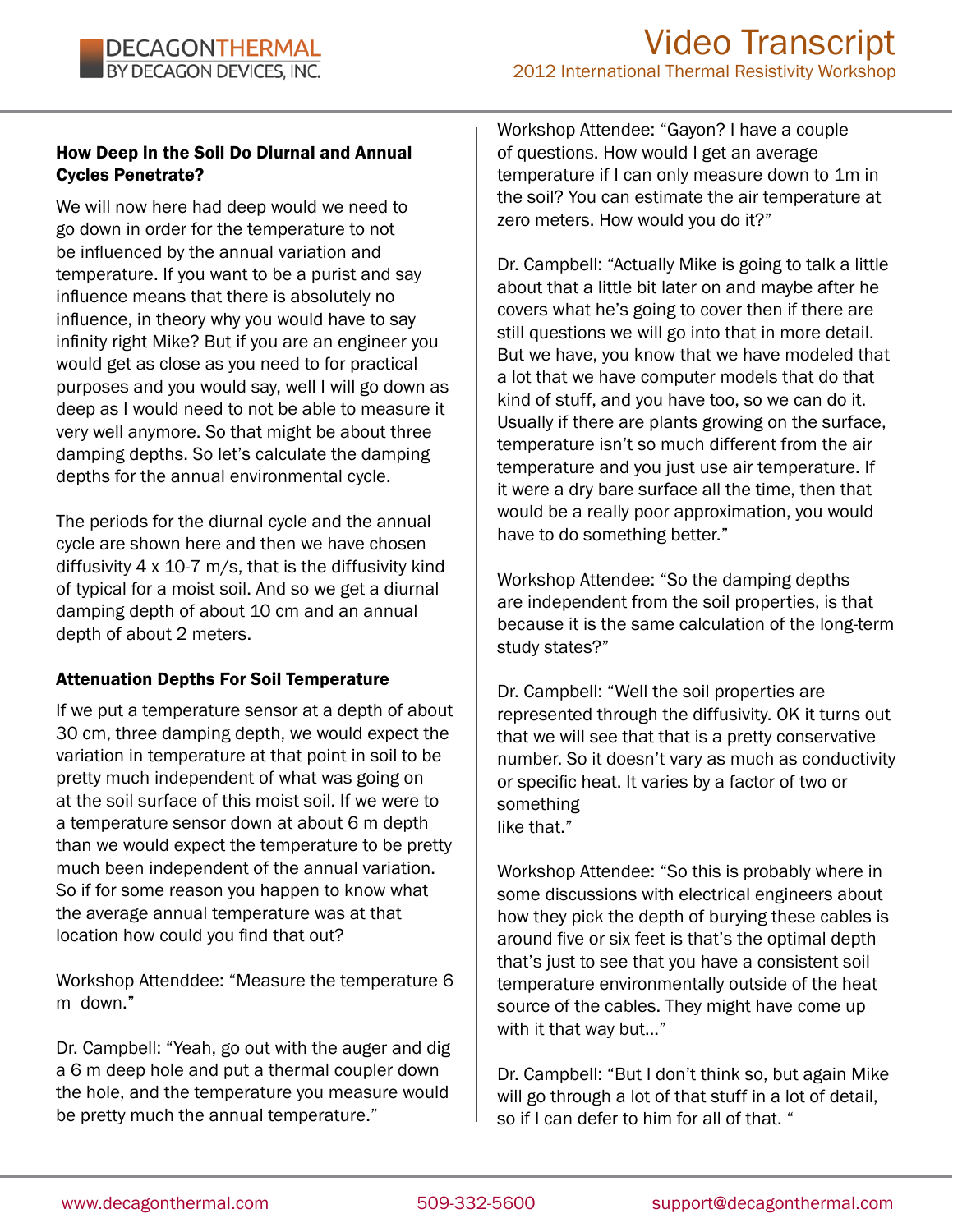Mike Beanland: "The quick answer is that it's econmoic trade offs, it's not just a physics problem."

Dr. Campbell: "Okay thank you."

# Other Applications of Fourier's Second Law

So other applications of Fourier's Second Law well really everything that we will talk about in the course is in applications of Fourier's Second Law the Neher-McGrath calculations that Mike will talk about in the next lecture are analytical solutions up of Fourier's Second Law the 2D and 3D numerical models that he will talk about later today and tomorrow our applications Fourier's Second Law, and even the measurements I will talk about later on and that Doug will take you through, all of those are applications of Fourier's Second Law so that really is the important part of all that will be presented in the course.

# Water Content Strongly Affects Thermal Properties

Now is you saw that there are thermal properties of soils that we need to know in order to apply Fourier's Laws and the range of variation in those properties are shown here. Conductivity for mineral soils tends to range from 0.2 W/(m K) to maybe 2.0 W/(m K). Certainly you can have values outside of this range for a loose soil or for a soil high in organic matter. You can get values have that have value 0.1, as Doug pointed out if you go to Mars you can get even lower ones than that. You can get conductivities certainly above 2 in dense quartz , of a high quartz material. Volumetric specific heat ranges from about 1.0-3.0 (MJ/(m3 K) and you can get values outside of this but that's a pretty conservative property of soil. Diffusivity depends tends to range from 0.2 to 0.7 mm2/s.

# Cable Ampacity vs. Thermal Resistiviy

Now to get down to the heart of what I think most of you care about. This is a diagram from a Bush paper, that came out quite a long time ago that I

think makes some important points, but I think Jim was mentioning a little bit ago. This is the carrying capacity that the conductor current can have in a buried cable has a function of the thermal resistivity of the soil. It shows dry soil and wet soil. The point is, is that in wet soil you can transmit maybe twice the amount of current that I could in the dry soil without dangers of the cable. So, you say well why don't we just always have the soil be wet and then we can use more electricity through the cable? Obviously, it matters whether it is going to be wet or dry. I think Mike would tell you that good engineering practice has to take into account the fact that it might get dry at some point, but if you could somehow guarantee that it would not, it would have enormous advantage and I will talk a little bit about some of that stuff.

# Soil Moisture Concepts and Definitions

I wanted to spend a little bit of time talking about water content in soil. When we talk about water content, we measure that as the mass of water in the soil divided by the dry mass of the soil. We will standardize that as, or what we will call our gravimetric water content measurement. We will also talk about volumetric water content. They cubic meters of water in a cubic meter of soil. I will spend just a few minutes talking about how to convert back and forth between those. If you were to go out and step in some mud someplace, you might say, "Oh that soil was saturated with water!" But saturation has a specific meaning when we're talking about and that means that the pore space is filled with water. That probably would not be the case with that soil where you stepped in the mud. With normal well drained soil, within two or three days of the time that it is saturated by heavy rain or to irrigation, the water will have drained out of under the influence of gravity to the point that the soil reaches what we call field capacity. And field capacity is not a specific water content, it depends pretty heavily on the texture of the soil but for a typical, we will say mid texture soil. When the soil reaches field capacity of about half of the airspace will be filled, or about half of the pore space will be filled with air, about half of that filled with water,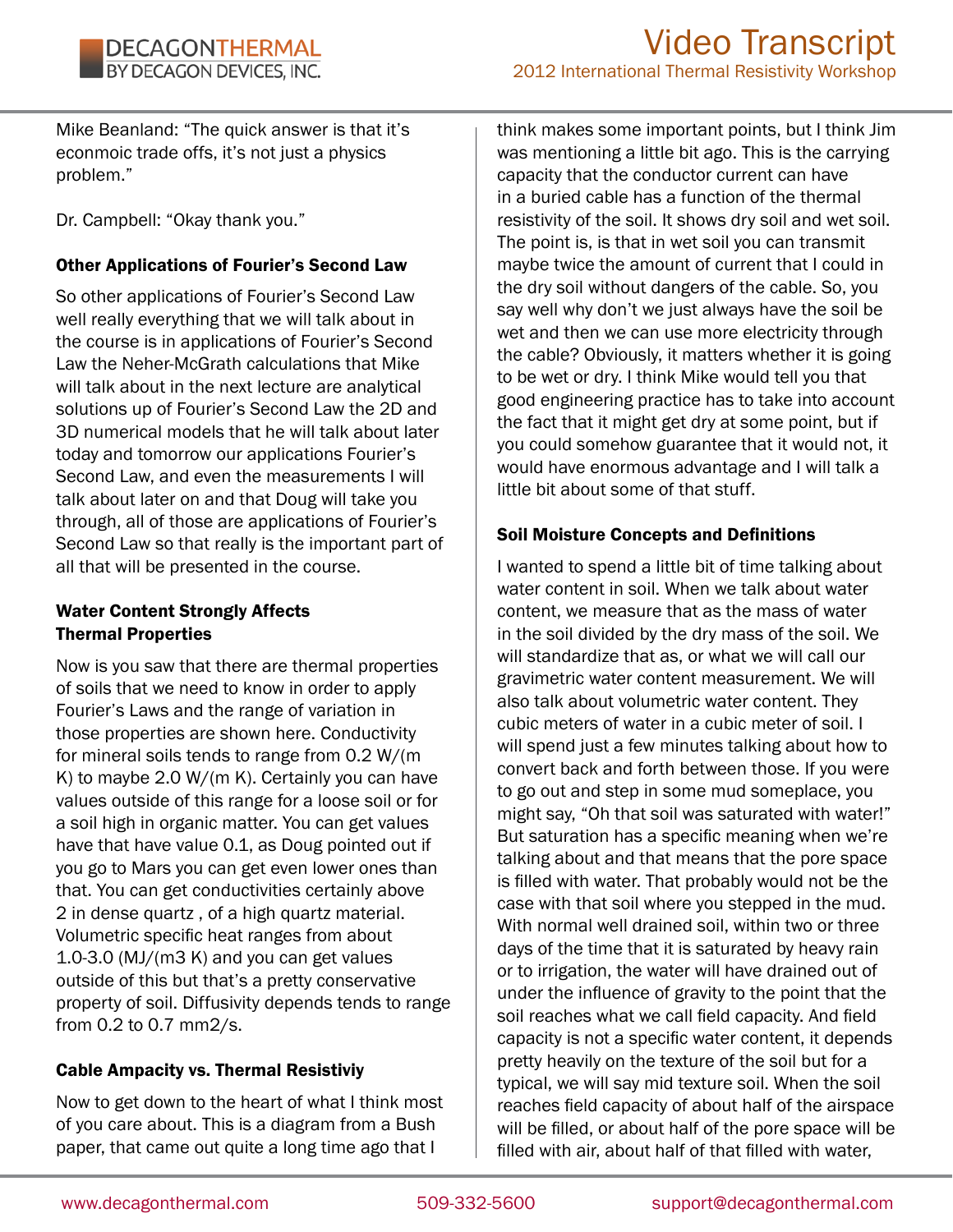and in the pore space makes up about half of the total of the volume of the soil. One's the soil reaches that field capacity again in theory the soil could dry out all of the way by the water running out of it by the gravitational pull but that would take some millions of years for that to happen. So over that time span that are of interest to ous, the time span between rains or whatever, the soil really doesn't try out a appreciably below that field capacity value by any other process then water uptake by plants and evaporation of water through soil surface. Evaporation and typically doesn't reach the fact if evaporation more than 18 cm into the soil, so if the soil is going to try below that field capacity value it will have to be because plants to go up the water.

Now the water content of the soil profile where these cables are being buried, or rather things are being buried, it is determined by the water bonds. When we do a water balance it is just like your checkbook. We have certain amount water coming in and we have some water going out and we have some water stored hopefully with their checkbook that is a positive number.

At the input precipitation in irrigation typically we have some losses from runoff and the water goes into storage here. Some runs off the bottom. Some that evaporates out of the top and some is taken up by the plants that are growing there. When the plants have taken up all of the water that they can take up out of the soil, some of the water will be held so tightly by the soil particles in such a low energy state that the plants cannot get that water out. How much water remains at that point? Well about half of the total amount of water that it had when it reached field capacity. I don't know if that's surprises any of you, but if, the volumetric water content that field capacity were 26% by the top time the plant reaches what we called permanent wilting, 13% of the water would still remain in the soil.

We call this part the Plant Available Water and this part of the water is unavailable. When we

take a soil sample and dry it out in the oven and measure its water content, or measure its thermal properties at that point it's thermal conductivity or thermal resistivity, that the condition that would likely not normally occur in nature.

#### Example: Soil Volumetric Water Content

This is a picture of a series of irrigation water content over time where irrigation of rain occurred. Decagon has some probes that we monitor water content in soil so we can make this kind of diagram pretty easily. And you can see each time when there's a rain you get the water content going up and this is in Florida so most of Florida is made of sand. This pretty course textured material, you can see that the water content drops down pretty rapidly to field capacity which would be somewhere in this range and in this more linear decrees is due to the water being taken out by plants. If you take shallow measurement the blue one, those things responding pretty readily to the irrigation and if you pick good deep location 3 feet down, the red one, you can see that there is a dual A in the time the water gets to that depth and the amplitude of the variation is a lot smaller. If we go to a deeper depth still, we would see that the water content stayed pretty constant. As the water content changed at the soil surface and it would only be the big rains or that big you radiations that ever said to water down that far into the soil.

Workshop Attendee: "Is it safe to assume then that 90 cm you could come up with approximate average of the water content?"

Dr. Campbell: "It might not be at 90 cm, but there is a depth somewhere down there where the irrigation and the plant uptake are not affecting the water, there's just a constant drainage of water down due to the gravitational pull and it will stay pretty steady at that point. If you know the hydraulic conductivity of the soil, you can predict the rate of drainage out of the bottom. "

#### Water Balance Take-Home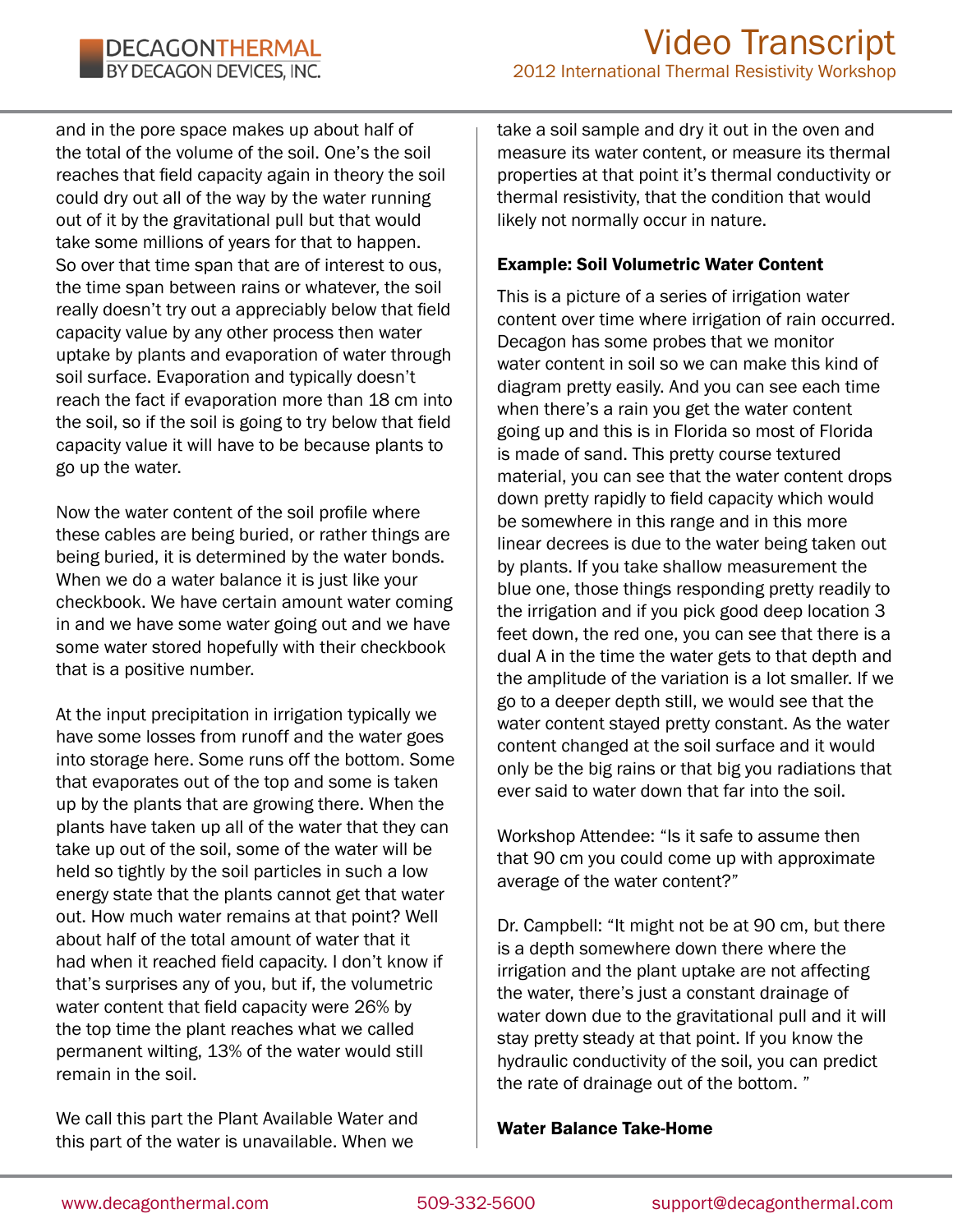So out of the water balance discussion we can say that I think that soils within them below the route to its own will have water contents typically between field capacity and permanent wilt point and that they will not get dryer then the per minute wilting point. And that the plants can't dry soil below that perminant wilting point and other then than the surface layer we shouldn't get water contents below whatever that value is.

# Can the Soil Around a Buried Cable Ever Be Dry?

Then the question comes can the soil dry around….can the soil around a buried cable ever be very drying? You think about the possibilities. We know that it can't by natural causes. And natural meaning plants uptake and evaporation. It could dry out if you could make a trench and put the soil out on the surface and then let it dry out and put dry soil back in that trench. It could be dry from that. But the other possibility is that it can dry out by the heat but is coming from the cable that is going through it.

# Moisture Migration Under Temperature

I want to talk about a little bit about thermal induced water flow now and these are some data that was published back in 1954 by Taylor and Cavazza. Sterling Taylor was the person who got me into soil physics lots of years ago. A professor at Utah State university, he died at a pretty young age but was had an intense interest in these linked transport problems and particularly water flow and soil and I think his interest was from this early work that was done by Cavazza. Luigi Cavazza is a professor, or was a professor, at University of Bologna in Italy, and I think he is still active. He is pretty old now but I think he comes in to the office on occasion and still does some research.

He set up these soil columns and he didn't have any way to monitor the water content In Situ in the columns and each one of these lines that you see represents a different experiment or where he would take a soil, then set it up, put a temperature

gradient on, and then let the heat flow through for a little bit, and then tear apart the column and measure the water content of the soil in the column. So you can see it has that is starts off I think one day, no six hours, twelve hours, one day, two days, and then four and seven days. This is the hot end, other column, and this is the cold end of the column. It started out an uniform water content, but you can see how the water moved out of this part of the column and condensed over in this part of the column. An interesting thing is that it is drying front that is moving through the soil it is not just getting a general gradient that we get the drying front that is moving. This was a column that he called loose soil.

This is a column that would be called compact soil. Subject to the same temperature gradient that he had with the loose soil, but now you can see that that behavior is quite different. That now we get some change and water content here and some change here. But we don't get drying at the wet end. Now why don't we get drying at the wet end? Well as the water moisture gradient develops there movement away from hot and toward the cold end, all right in the vapor phase but there's also a movement back from the cold end and a hot end in the liquid phase. Liquid water will move from wet soil to dry soil and so it is moving back that way and keeping this wet.

There was a question back here?

Workshop Attendee: "The Y-column, is that moisture gradient?"

Dr. Campbell: "This is water content. I should have been clear about that. This is distance along the column and this is moisture content. So all he did was to take apart the column section and measure the water content at different places along the column. And he just plotted what he measured here."

Workshop Attendee: "You could see they heat sources on that right side…"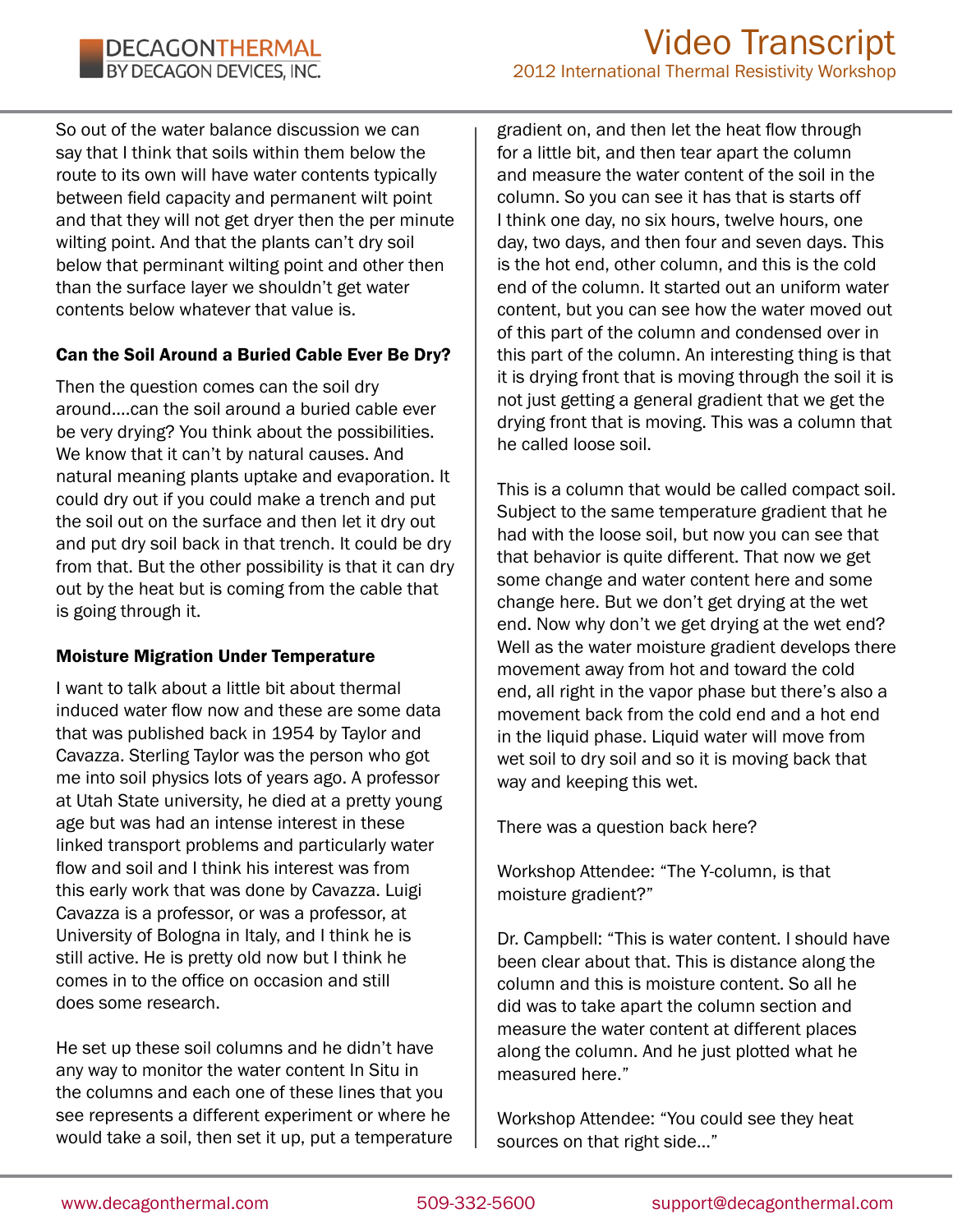Dr. Campbell: "Yep, so the heat is flowing this way, but the water is flowing back and then in the loose soil the water couldn't flow back fast enough to regenerate itself, but in the compact soil it could. So it didn't dry out. Now this also…"

Workshop Attendee asks a question.

Dr. Campbell: "In the loose soil the hydraulic conductivity is too low for the water to flow back fast enough to replace the water that is being evaporated."

# Thermal Drying Around a Cable After 40 hrs.

Now this is the same thing that happens around buried cables that have current running through them and are generating heat. This data is out of that same paper that it talked about a few minutes ago. Bush Black and Martin took a short section of cable and put it in a box in the laboratory and made some measurements there where they had heat generation and then took it apart and sampled the soil around the cable to get the water content. You can see that again drying front moving out from the cable, this is after 40 hours of heating that rates would be typical of a buried cable. I think the material they called it a Georgia red clay, which is not maybe soil science expression but something that you can relate to. These guys were at Georgia Tech. Now, you might wonder why don't we see that and moisture out here like we did in Taylor and Cavazza's experiment. But this is a different geometry, this is a cylindrical geometry, their's was a planar geometry and so the amount of water that has to move out from this region around the cable is pretty small compared to the amount of water that can be stored in the soil around it so you don't see much change out here in this region away from the cable but you get the same behavior near the cable that Taylor and Cavazza saw.

# Thermal Dry Out Model

So we can do a model for this fairly straightforward model. We can say that the water moves from

hot to cold mostly in the vapor phase. The water movement is mainly the temperature induced vapor pressure gradient or they have the temperature gradient, the soil is wet, the humidity in the soil when it's even moist is very close to 100%. When the soil is as dry as it can get and still support plant growth its relative humidity in the soil is 99%, so we can assume that the soil is essentially a saturated system where we are the temperature gradient and it will have the vapor pressure gradient that we can calculate that gradient pretty readily. Now there can be some thermally driven liquid flow but that usually is when the soil is pretty wet and it's not typically enough to worry about four are this application. We can say then but the water moves back from cold back too hot when we get a gradient in the amount of water but is there. That that moves in the liquid phase. Thermal drying depends on the size of the temperature gradient. And along the unsaturated conductivity of the soil. If the unsaturated conductivity is high, then we don't get very much drying. If it is low then we can get drying around the cable.

# Some Consequences of Thermally Induced Water Flow

So we will spend more time in the next lecture talking about that model and some of the consequences of it. But what is this thermally induced flow have to do with the stuff that we are wanting to talk about in today and tomorrow? Well one of the things that has to do with is that you cannot use steady state methods to measure thermal properties of unsaturated soil because the temperature gradient will induce moisture movement. When moisture moves that will change the thermal properties of the thing that you are trying to measure and you can't do it. The methods that we will talk about mostly for soil will be transient methods, ones that can be used in these situations where we get thermally induced flow and another thing of course is the soil will tend to dry out around cables. This thermal runaway condition that is probably something that many of you understand a lot better than I understand it,